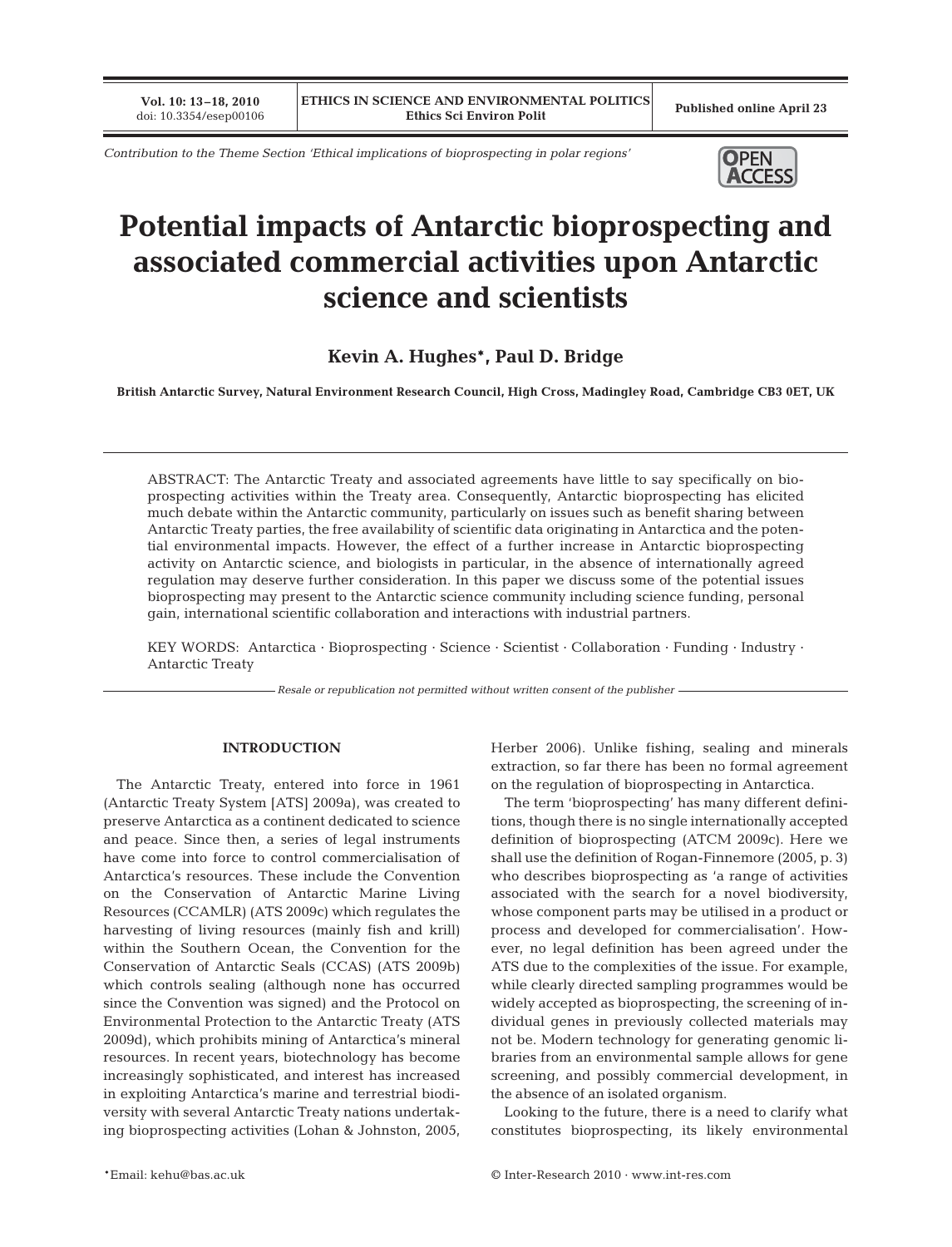impacts and how it fits with the legislation within the Antarctic Treaty. Bioprospecting has been considered within the ATS on several occasions (see Lohan & Johnston 2005), and it is likely that it will remain a topic of debate for many years to come, as there may be disagreement between Antarctic Treaty parties on many issues, and in particular, benefit sharing (ATCM 2009a).

Territories in the sub-Antarctic area north of 60° S are subject to various national jurisdictions, and benefit-sharing arrangements, such as those contained in the Convention on Biological Diversity (CBD) (CBD 2009), will generally apply. The CBD is ratified by national governments, and so applies to all terrestrial and marine environments under national jurisdiction. There are current movements to incorporate international waters within CBD, and these include the establishment of marine protected areas (see World Wildlife Fund [WWF] 2008). The CBD as a nationally constituted treaty cannot currently be implemented within the Antarctic Treaty System south of 60° S, where territorial claims are suspended. Until international agreement is reached, bioprospecting activities will be controlled by the regulations and strategic requirements of national governments, including their potentially different interpretation of the existing legislation within the Antarctic Treaty (ATCM 2009b).

In this paper, we discuss some of the possible consequences of Antarctic bioprospecting on the biologists working in the region, should bioprospecting activities take on a greater importance in the absence of internationally agreed regulation. We have attempted to present a wide spectrum of potential impacts, ethical issues and ramifications of bioprospecting, which, it is hoped, will be a useful point of reference for policy makers in the on-going debate.

# **ANTARCTIC SCIENTISTS**

Antarctic biological scientists are a diverse group, with laboratories distributed globally (Scientific Committee on Antarctic Research [SCAR]; www.scar.org). Individual scientists may be technique-centred (e.g. molecular or biochemical techniques) while others may specialise in the study of a restricted range of organisms (e.g. tardigrades, lichens or marine phytoplankton) with discipline-specific expertise developed over many years, if not decades. Some biologists may work exclusively on Antarctic topics, whilst others may see Antarctic projects as only part of their overall research. The majority are employed in the national public sector and may be part of a dedicated national Antarctic programme (e.g. the British Antarctic Survey [BAS] or Australian Antarctic Division), or work within

a non-Antarctic-focussed government research institute or university. Inevitably, there will be a wide spectrum of both interest in bioprospecting/commercialisation and, perhaps more importantly, applicability of an individual scientist's expertise to engage in bioprospecting activities. Biologists, perhaps within the same institute, may be divided between those who can undertake commercialisation following bioprospecting activities, due to their molecular or biochemical backgrounds, and those specialising in ecology and taxonomy for whom sample collection for bioprospecting may be possible, but the value-added stages of screening and generation of leads are not. Early career scientists may be more flexible in the lines of research they pursue (either purely scientific or for commercial reasons) and may be more familiar with the use of recently developed biotechnology. More experienced biologists may more easily identify potential commercialisation opportunities and may have amassed both a substantial quantity and diversity of biological material of Antarctic origin during their careers which could be screened relatively easily for potentially useful biomolecules.

# **SCIENTIFIC VERSUS COMMERCIAL DIRECTION**

Although the term 'bioprospecting' may suggest the deliberate collection of organisms for screening for possible commercialisation, and while this has historically occurred world-wide, it is unclear as to what extent such activities have occurred in the Antarctic (see Johnstone & Lohan 2005, United Nations University – Institute of Advanced Studies [UNU-IAS] 2010). There are 2 more common ways through which Antarctic biological material has been made available (see Table 1, rows 2 & 3). One is through the screening and utilisation of 'historic' material that was originally collected for earlier scientific projects, and has subsequently been maintained. One example of this are the low temperature lipases (e.g. Novozym 435) now commercially produced from genes of *Pseudozyma antarctica* (synonym *Candida antarctica*), a yeast that was originally isolated and made available through culture collections in the 1960s (Sugiyama et al. 1967). There are no comprehensive listings of how many Antarctic biological specimens are currently available through public access collections. Most major culture collections and herbaria contain some Antarctic material, and some national Antarctic programmes also maintain collections. From our personal experience, we would estimate that >10 000 microbial cultures may be held in international, national and institutional culture collections, and there are likely to be at least 80 000 dried plant and lichen specimens in herbaria world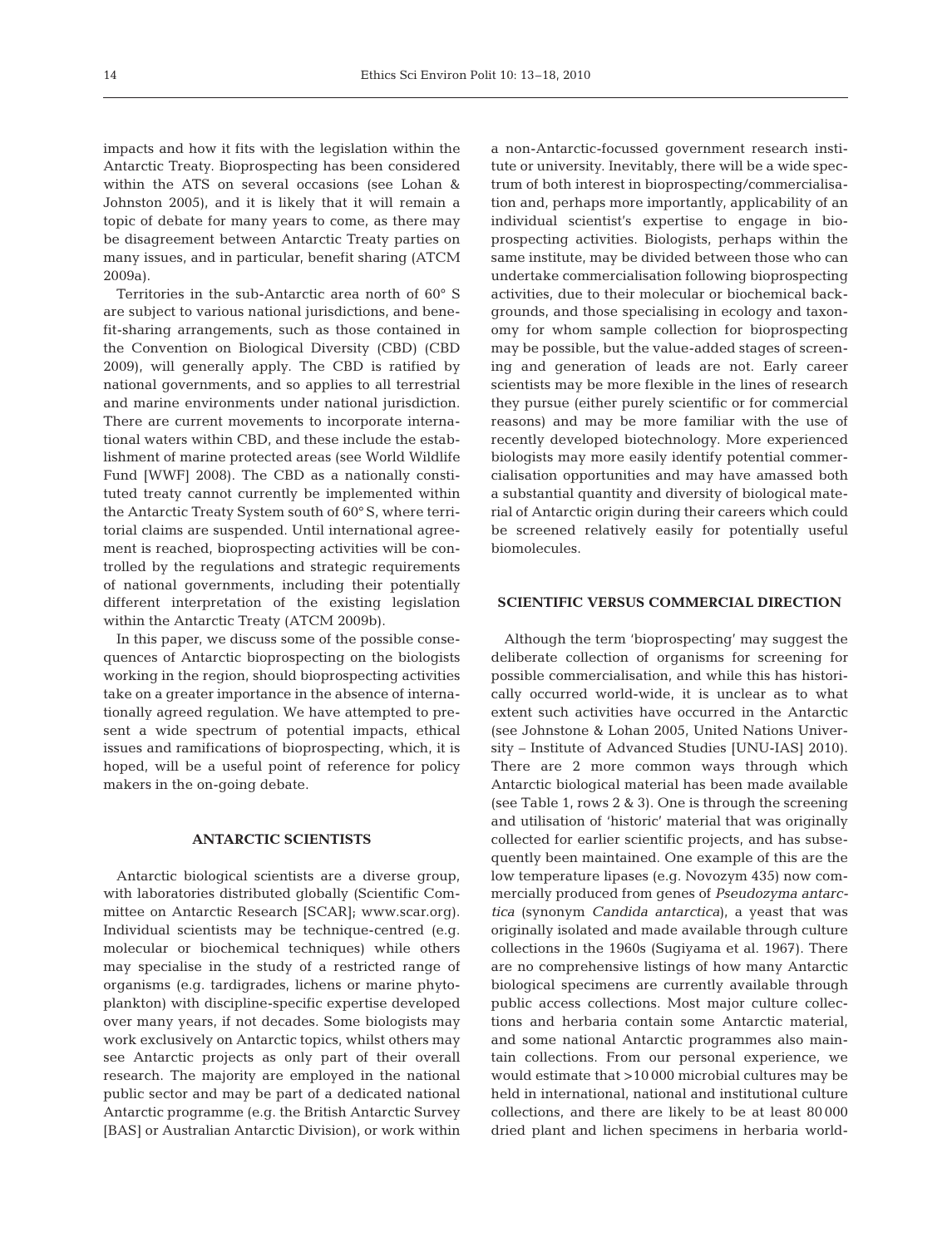wide. However, it is often difficult to find out the origin of a particular organism (particularly a microorganism) once it is sourced from a culture collection, and this information is often not included in patent applications making it is difficult to evaluate the true amount of Antarctic bioprospecting. A second and probably more common route for obtaining Antarctic materials for screening programmes is through commercial partnerships with particular scientific projects, most notably biodiversity surveys and monitoring. This approach has been used extensively both world-wide and in the Antarctic (Laybourn-Parry & Vincent 2008), and in some instances has resulted in some large-scale screening programmes (e.g. Marinelli et al. 2004).

From an ethical standpoint, both the use of 'historic' material and the scientific partnership could be seen as making the best use or recycling of materials collected for fundamental science. For example, the UK's Natural Environment Research Council has been investigating the commercialisation potential of its Antarctic microbial collection (BAS 2010). It could be argued that such activities are not strictly bioprospecting, as the original driver for the sampling was the science project. In developing the partnership approach, there is a possibility for the sampling to be influenced by the inclusion of sites or niches that could be expected to yield microbes with commercially exploitable properties. There are clearly differences between opportunistic, informed and directed sampling, but at what point these can be said to constitute 'bioprospecting' is not clear.

#### **FUNDING**

Despite their diverse scientific background, all Antarctic scientists need funds to carry out their research. In an era of economic uncertainty, scientists of all disciplines are under increasing pressure to generate income to fund their research, contribute to their salaries and support their host institutes. Many governments want their Antarctic scientists to perform excellent research as well as providing a political presence on the continent (e.g. a stated aim of the British Antarctic Survey is to 'sustain for the UK an active and influential Antartic regional presence and a leadership role in Antarctic affairs' (BAS 2009). However, increasingly, scientists are asked also to consider how their work might be commercialised for the financial benefit of the nation. Antarctic Treaty nation governments spend considerable sums funding Antarctic science. Justifiably, they want to get the maximum benefit from their investment not only in terms of increasing knowledge of Antarctica, but also through the use of Antarctica's biological resources to benefit their populations both financially and in terms of quality of life through discoveries of use to the agrochemical, pharmaceutical, cosmeceutical, and nutraceutical industries. This change in focus is starting to be reflected in the wider research environment, for example, the UK has recently submitted for consultation a new system for assessing the quality of research in UK higher education institutions (HEIs) called the Research Excellence Framework, with a key characteristic of research excellence including, amongst other criteria, that it delivers demonstrable benefits to the economy (Higher Education Funding Council for England [HEFCE] 2009). A simple redirection of funding towards projects better suited for commercial development could result in some reduction or loss of other areas of biological science. More specifically, this could impact upon our understanding of Antarctic ecosystems as a whole. It is to be hoped that both potential commercial development and scientific direction can be included in single projects, in a similar way to the combined biodiversity/biological activity approach that has been successful in other areas (e.g. Kelley et al. 2003).

#### **PERSONAL GAIN**

A scientist's impact can be assessed by the number of grants won, peer-reviewed papers published, and patents and commercialisation opportunities that have arisen from his/her work. A substantial additional incentive for some scientists may be the personal financial gains that may come about if bioprospecting activities yield a discovery with mainstream commercial applications. For most Antarctic biologists, the prospect of increasing their personal wealth through their Antarctic research may be an unfamiliar concept; however, once successful commercialisation is achieved by colleagues, it may become an accepted focus for many scientists in addition to their usual role. How benefits are distributed could generate tension between scientists, who previously enjoyed close collaboration. For example, a taxonomist might supply biological material to a scientist specialising in proteomics, but may feel it necessary to have a formal agreement to ensure they receive a fair share of any commercial benefits resulting from any subsequent research using that material. Ultimately, this may formalise the relationship between scientists and the sharing of biological materials. Although such arrangements are well established at an institutional level, such as in material transfer and intellectual property rights (IPR) agreements, the mechanism for benefit sharing at an individual level is not clear, but would need to be negotiated between individual scientists, the industrial partner and host institute(s). Scientists may be at a disadvantage during these negotiations if they have little experience of such contracts.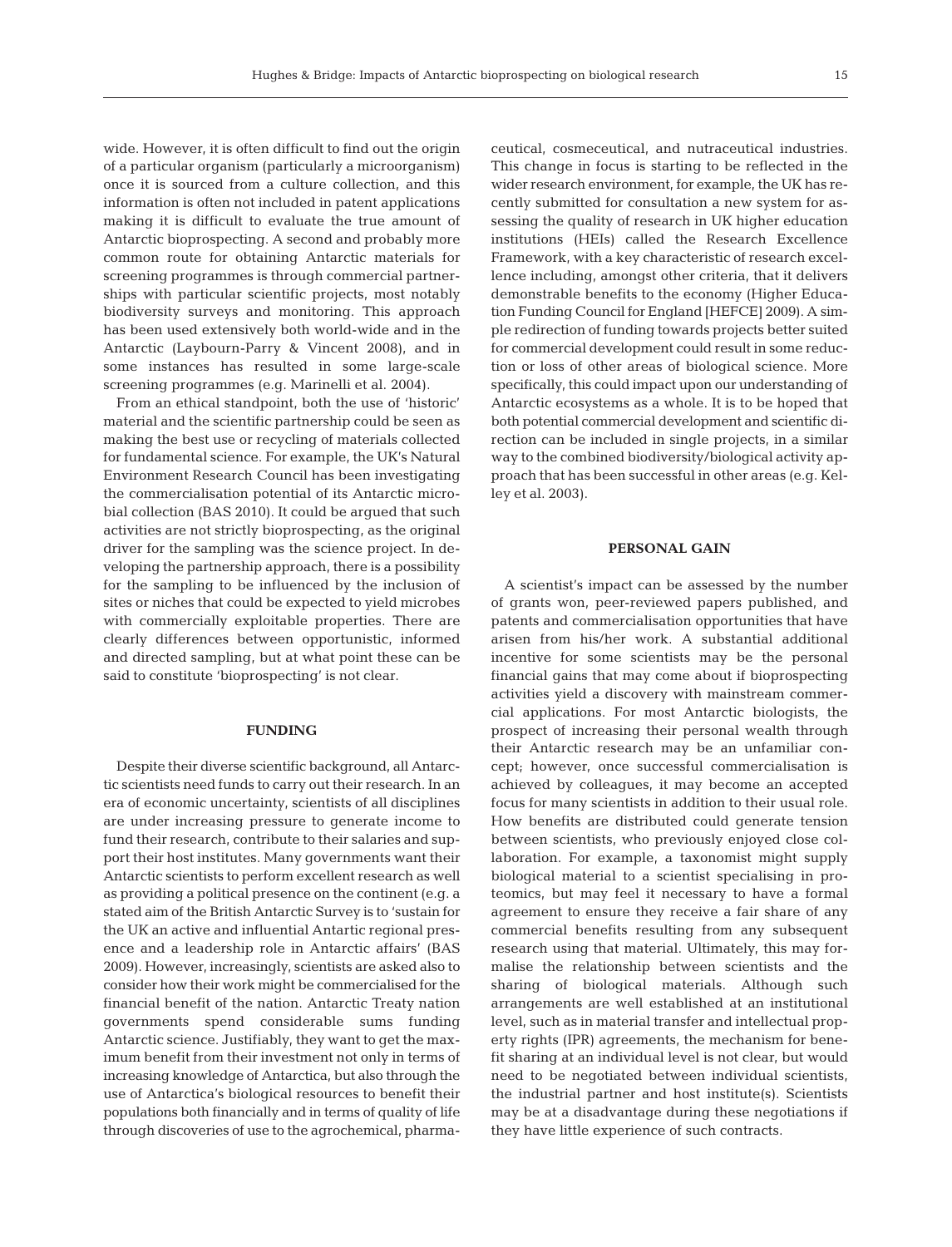# **INTERNATIONAL COLLABORATION**

Antarctic biologists rarely work in isolation, and often collaborate with scientists from various nations. Formal groups exist such as Evolution and Biodiversity in the Antarctic (EBA; www.eba.aq), which is the flagship scientific research programme of SCAR's Standing Scientific Group on Life Sciences (SSG-LS), but on a smaller scale, like-minded scientists from different nations often collaborate on a less formal level. How bioprospecting fits within this framework is difficult to assess. As a consequence of the complexities of differing domestic legislation, variations in interpretations of Antarctic legislation and international intellectual property assignment and patenting law, it may be difficult for an international collaboration of scientists to successfully commercialise a discovery originating from Antarctica (Johnston & Lohan 2005). Nevertheless, models for shared IPR, and other benefit sharing agreements have been developed successfully for other international forums, such as European Union (EU) framework programmes, and these may help in providing models for the Antarctic. In practice, much will depend on the conditions imposed by the funding agency with regard to ultimate ownership of IPR. There is a potential conflict between the academic principle of peer-reviewed publication, and the commercial/industrial requirement to limit any prior disclosure before patenting or licensing arrangements are made (see 'Interaction with industrial partners'). While this is now widely recognised by institutions and authorities, it may reduce the interaction/trust among individual scientists that traditionally exists within the Antarctic scientific community and which has been a cornerstone of Antarctic research in the past and a founding principle of the Antarctic Treaty.

Article III of the Antarctic Treaty states that 'to the greatest extent feasible and practicable: […] scientific observations and results from Antarctica shall be exchanged and made freely available'. If an applied biological process is published in the peer-reviewed literature, the opportunity for patenting and development by an industrial partner for economic benefit is almost certainly past. Widespread bioprospecting activities involving Antarctica Treaty nations and industry could significantly delay the dissemination of information useful to other scientists, and if some organisms have commercial applications, their properties may be kept confidential for many years (ATCM 2009b). For example, a microbiologist undertaking biodiversity screening of Antarctic soils may be reluctant to disseminate some of his/her results until they have been assessed for industrial applications. Antarctic biologists may develop 'pre-fieldwork' agreements with industrial partners to allow them first refusal for

commercialisation of any leads discovered. The confidentiality clauses associated with these pre-fieldwork agreements may put ongoing scientific openness and collaboration at risk (SCAR 2009). It is unclear how scientists are meant to resolve the conflicting requirements of sharing their data with fellow scientists (as described by the Antarctic Treaty) and the need for confidentiality when commercialisation and patenting processes involve Antarctic biota. In addition, deposition of Antarctic specimen to recognised national Antarctic herbaria, microbial culture or invertebrate specimen collections may be delayed or avoided as scientists become more concerned about protecting future intellectual property rights. Conversely, patent depositions are usually publicly available and so could be said to conform 'in letter' to Article III. Many scientific studies publish their results in some form of sequence, reflecting the rate of analysis, interpretation and relevance of the data. A similar approach may be suitable for more commercially focused studies, allowing disclosure of some of the background or associated science. In some instances, this may constitute the bulk of the data collected. It should be remembered that the IPR or patent component is not the organism itself, but the process that uses the organism, or the methodology for detecting, extracting or adapting its properties. This is often likely to arise from work at the 'home' laboratory and may be significantly removed from the original Antarctic specimen.

Article III (Antarctic Treaty 1959) also states that 'to the greatest extent feasible and practicable: […] scientific personnel shall be exchanged in Antarctica between expeditions and stations*'*. Levels of endemism may be high across many biological groups within the distinct biogeographic zones of Antarctica (Vincent 2000, Convey & Stevens 2007), although some taxa appear to be globally distributed (Jungblut et al. 2010). National logistic operators with research facilities in one zone may be reluctant to host visits by scientists of different nationalities, in case they undertake biological sampling for bioprospecting purposes. This may lead to commercialisation agreements between national operators, before exchange of scientists can occur. This situation is less likely with microbes where very local and micro-climate defined conditions are likely to be more significant than broader biogeographic factors (Bridge et al. 2008, Bridge & Newsham 2009).

The practice of supporting 'non-nationals' through national programmes will undoubtedly lead to complications in determining subsequent ownership of IPR. While these may be dealt with through Letters or Memoranda of Understanding and IPR agreements, the level of complexity will grow quickly if multiple partners, funding sources and third parties are involved.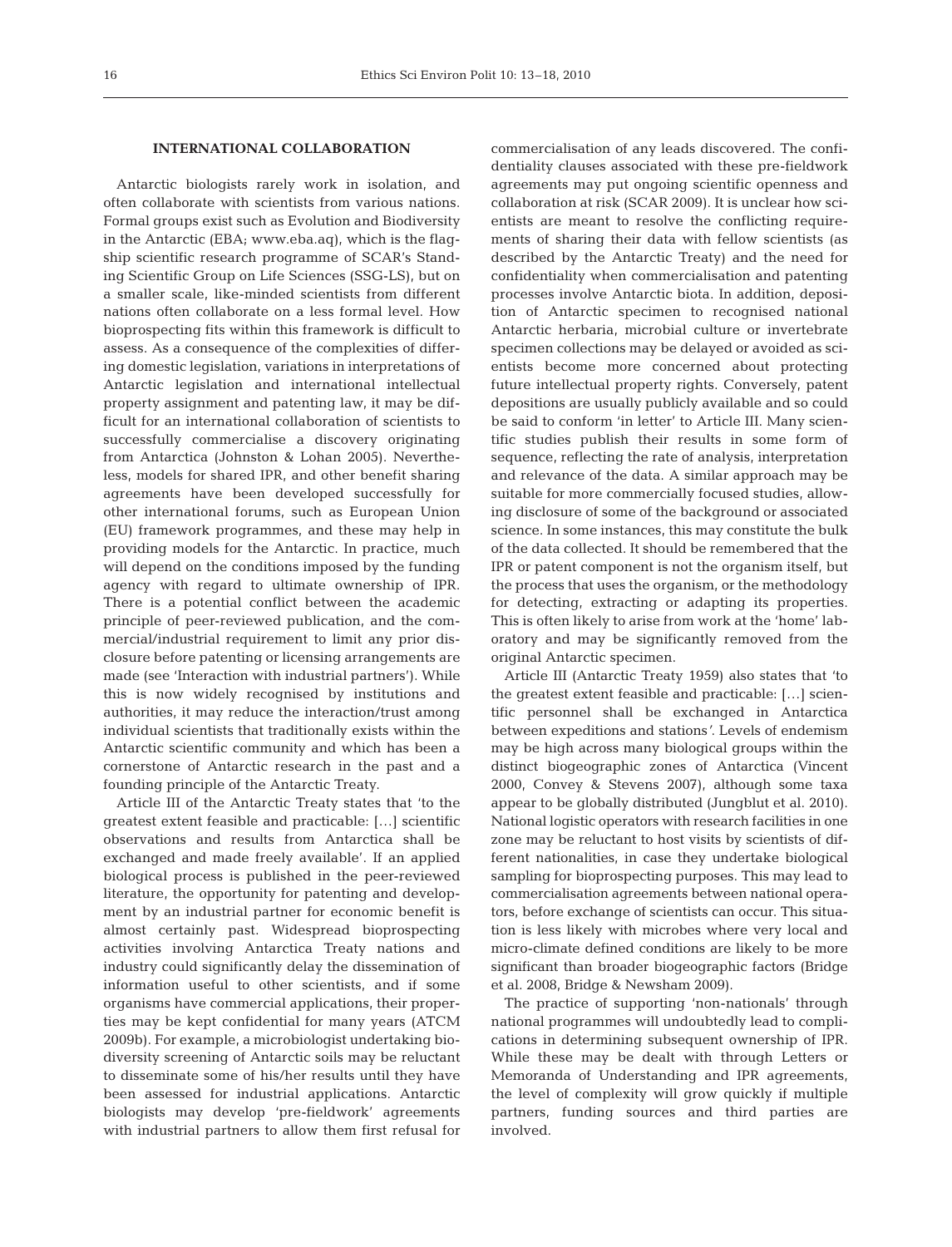# **INTERACTION WITH INDUSTRIAL PARTNERS**

As discussed earlier, biologists may be under increasing pressure from their employers to commercialise their discoveries and actively seek industrial partners. However, the relationship between Antarctic scientists, industrial collaborator and national logistics organisation may be a complex one and lead to ethical issues, including conflicts of interest between science and income generation. Table 1 shows a range of different scenarios by which commercial partners may access Antarctic biological material, each with a different level of input by Antarctic scientists. Involving experienced Antarctic biologists in any pre-planned bioprospecting activity is likely to enhance the probability of success, as often they can recommend sampling locations, effective sampling techniques and times, as well as possessing knowledge of previous scientific activity in an area. In addition, the involvement of a specialist in the taxa being sampled can provide informed sampling based on known functional and ecological properties. Although environmental protection is the responsibility of everyone entering Antarctica (ATS 2009d), by default, it may become the task of experienced Antarctic scientists in the field, to ensure that the sampled Antarctic habitat is not damaged by bioprospecting (Tin et al. 2009). In theory, the impact of planned bioprospecting activities should be assessed as Antarctic Treaty nations are obliged to undertake environmental impact assessments (EIAs) for all activities within the Treaty Area (south of latitude 60° S) (ATCM 2009b). Some Antarctic scientists take, what they consider to be, the pragmatic view that bioprospecting may become an important element for the conservation of Antarctica; if Antarctica is viewed as a source of biodiversity which generates economic benefits, then there may be a greater, on-going will by the Antarctic community to reduce the rate of loss of habitat and biological distinctiveness present in the region.

Some Antarctic Treaty nations may have little access to sophisticated molecular or biochemical techniques, and if they are to participate in bioprospecting activities, they may be limited to facilitating sample collection, with all the screening for useful biomolecules and associated research and development undertaken by an international industrial partner. Once the scientists from the Antarctic Treaty nation hand the samples over to the industrial partner it may be difficult for the Antarctic Treaty nations to monitor scientific developments. One solution might be that scientists from developed countries assist their colleagues from developing countries with more sophisticated molecular biology techniques, which might also constitute a type of benefit-sharing arrangement between scientists.

The stage at which industrial partners get involved in bioprospecting and commercialisation of Antarctic material may be changing. In the past, research scientists have, in the course of their normal work, discovered some interesting phenomenon, undertaken experiments to clarify their findings and then, following consultation with commercialisation experts, found a commercial partner. In short, chance and the scientist's expertise and enthusiasm have been the main drivers for commercialisation. However, more recently, commercialisation opportunities from Antarctic material have resulted from specific searches for biomolecules in likely habitats, followed by screening and further research into promising candidates. If commercialisation of Antarctic material is seen to be profitable by industry, then there may be greater sampling for bioprospecting within Antarctica.

### **CONCLUSIONS**

It is conceivable that once the business world is entered, with potentially significant financial gain in prospect, the subtleties of the Antarctic Treaty may be quickly relegated to the background, and the boundaries of what bioprospecting activities are permitted un-

Table 1. Potential relationships between Antarctic scientists and commercial organisations, with the scientist's degree of involvement shown. In this context, Antarctic scientists include those with a track record of research in Antarctica working for national government research institutes or universities

| Scientific / commercial relationship                                                                                                                           | Scientist's involvement |
|----------------------------------------------------------------------------------------------------------------------------------------------------------------|-------------------------|
| Antarctic scientists offering an unexpected scientific discovery with an obvious industrial<br>application to a company for commercial development             | High                    |
| Antarctic scientists offering biological material or organisms previously sampled or isolated<br>during non-commercial work for commercial screening           |                         |
| Antarctic scientists undertaking sampling of Antarctic biological material for commercial<br>applications alongside fieldwork for existing scientific research |                         |
| Antarctic Treaty nation providing logistical support for a commercial sampling expeditions<br>(little or no involvement by Antarctic Scientists)               | Low                     |